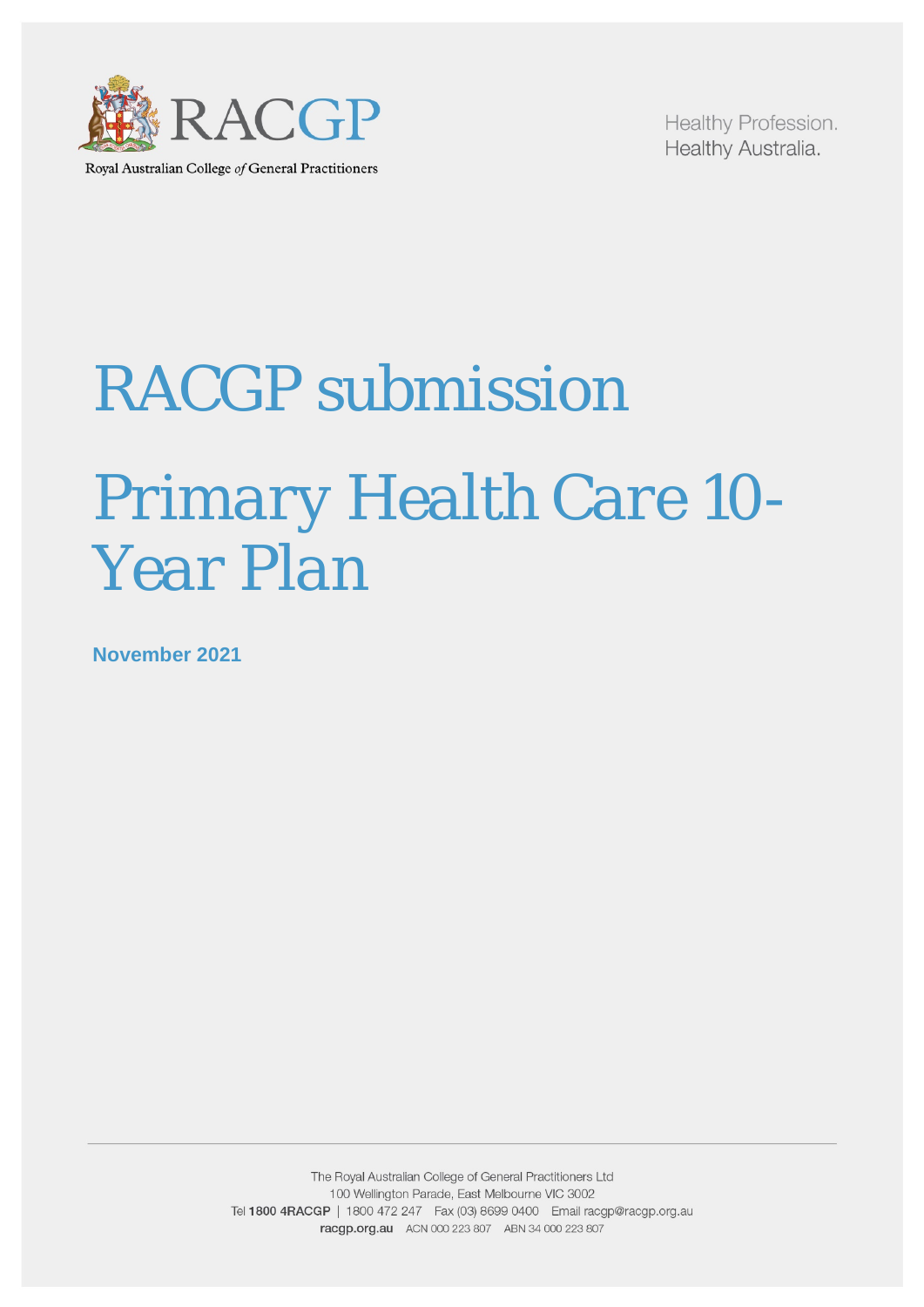

# **1. Introduction**

The Royal Australian College of General Practitioners (RACGP) welcomes the opportunity to provide a submission to the Department of Health on the draft Primary Health Care 10-Year Plan (the 'Plan').

The RACGP is Australia's largest professional general practice organisation, representing over 41,000 members working in or toward a specialty career in general practice. The RACGP is responsible for:

- defining the nature and scope of the discipline
- setting the standards and curricula for training
- maintaining the standards for quality general practice
- supporting specialist general practitioners (GPs) in their pursuit of excellence in patient and community service.

## **2. General comments**

Australia's healthcare system is considered one of the best in the world.<sup>[1](#page-9-0)</sup> However, rising rates of chronic disease, an ageing population, the COVID-19 pandemic, delayed preventive care due to the pandemic, and a looming mental health crisis, are putting increasing pressure on the system. This is resulting in poorer outcomes and long hospital wait times. Unless there is significant investment and reform, the system will fail.

General practice is the foundation of the Australian healthcare system. Australians see GPs more than any other health professional. In 2020-21, GPs and their teams provided over 171 million services, with almost nine in ten people consulting a GP.<sup>[2](#page-9-1)</sup>

General practice is the most efficient and cost-effective part of the health system.<sup>[3,](#page-9-2)[4](#page-9-3)</sup> Despite this, the sector is in a state of crisis. Funding has stagnated, there are critical gaps in workforce supply, and the high-quality care GPs provide is at risk.

The RACGP outlined these challenges, as well as critical real-world solutions, in the initial RACGP [submission](https://www.racgp.org.au/advocacy/reports-and-submissions/view-all-reports-and-submissions/2021-reports-and-submissions/submission-to-primary-care-reform-steering-group) to the Primary Health Reform Steering Group (the 'Steering Group') in July 2021. While some of the recommendations in this submission were adopted in the draft Plan, there remain several gaps that the Plan must address. These include:

- Investment in general practice to support GPs to spend more time with their patients. This includes higher rebates for Level C and D standard consultations, as well as the introduction of a Medicare Benefits Schedule (MBS) item for Level E consultations (over 60 minutes)
- A permanent and equitable telehealth scheme that improves access to services for those with greatest need, including Indigenous peoples, people with disability, and elderly, by incorporating rebates for longer phone consultations
- A fit-for-purpose model of Voluntary Patient Enrolment (VPE) that supports high-quality, continuous care to support increased funding for quality general practice care not supported by Medicare
- Practical measures to increase the attractiveness of general practice as a career and provide greater support for rural GPs
- Designating GPs as key stakeholders in joint planning and commissioning, and the development of mechanisms to involve local general practices in service design and delivery.

The RACGP calls for greater alignment between the Plan and the RACGP *[Vision for general practice and a sustainable](https://www.racgp.org.au/advocacy/advocacy-resources/the-vision-for-general-practice/the-vision)  [healthcare system](https://www.racgp.org.au/advocacy/advocacy-resources/the-vision-for-general-practice/the-vision)* (the Vision), which describes a sustainable model of high-quality, cost-effective and patient-centred care that aims to address many of Australia's healthcare challenges.

Specific feedback in response to the consultation questions is provided overleaf.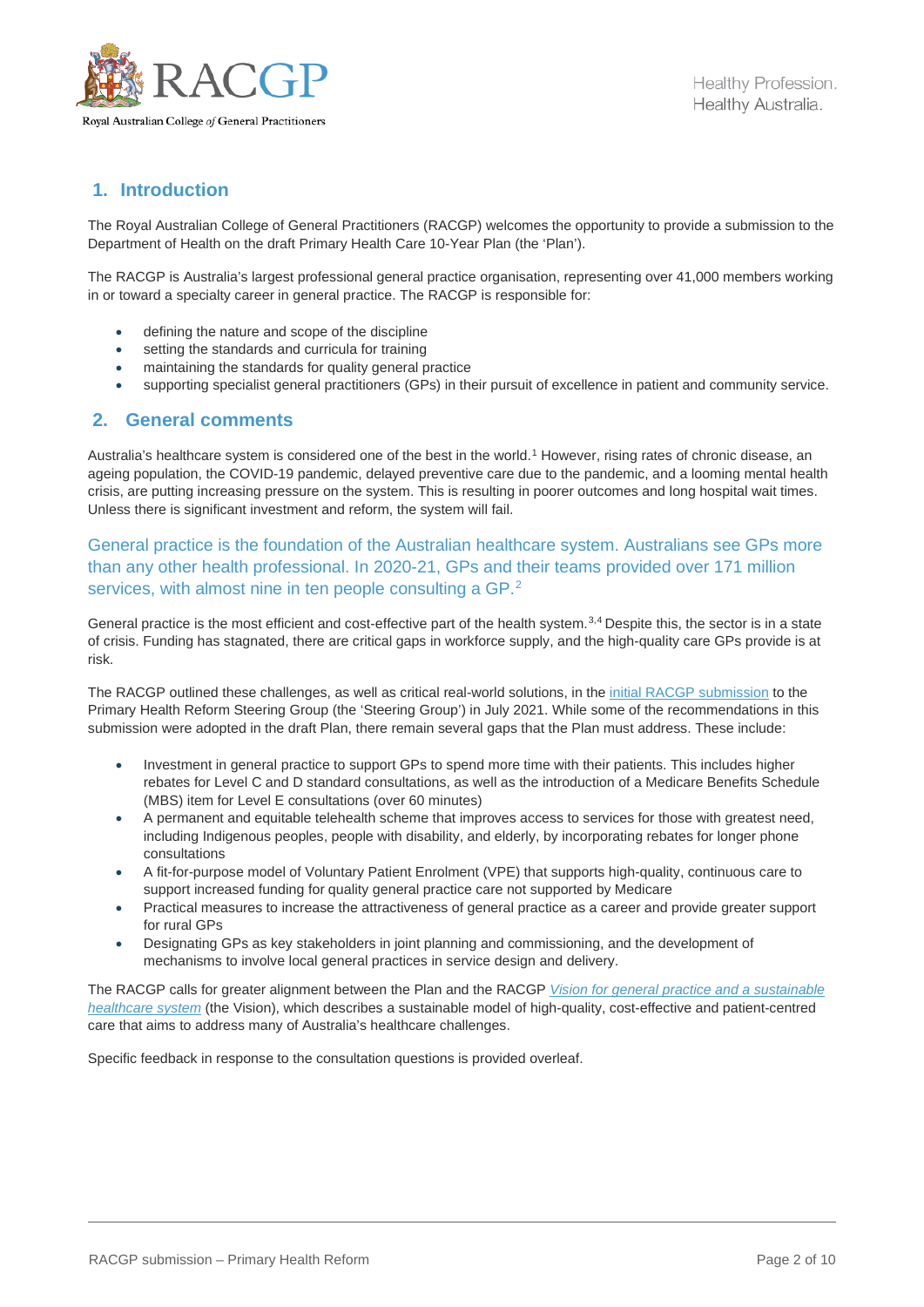

# **3. Responses to consultation questions**

# **1. Do you consent to being named as having provided a submission to this consultation process?**

Yes

**2. Do you consent to your submission being published on the consultation hub?**

Yes

**3. Please provide your response to the listed actions under reform stream 1: Future-focused health care - Action area A: Support safe, quality telehealth and virtual health care. (300 word limit)**

The RACGP supports this action area in-principle.

The *[RACGP Vision for general practice and a sustainable healthcare system](https://www.racgp.org.au/advocacy/advocacy-resources/the-vision-for-general-practice)*

[\(https://www.racgp.org.au/advocacy/advocacy-resources/the-vision-for-general-practice\)](https://www.racgp.org.au/advocacy/advocacy-resources/the-vision-for-general-practice) describes RACGP support for Voluntary Patient Enrolment (VPE) as a means to identify and strengthen GP–patient links. However, the RACGP will only support VPE if it is combined with significant additional investment in general practice and is balanced with a commitment to fee-for-service remaining the primary funding mechanism for general practice. Any VPE model must target continuity of high-quality care, rather than limiting expenditure. Requirements for VPE are discussed further in the response to question 15.

The RACGP has strongly advocated for the ongoing use of telehealth to enhance patient management and care, as outlined in our previous submission. The introduction of Medicare rebates for telehealth consultations have been critical to ensuring access to general practice care during the COVID-19 pandemic. Our position remains that telehealth should be available to patients with an ongoing relationship with their GP, and we are supportive of linking a sustainable, ongoing telehealth scheme to VPE in Australia.

RACGP members have consistently raised concerns about how the removal of rebates for longer phone consultations increase access issues and health gaps for specific groups, including Aboriginal and Torres Strait Islander people, elderly people, people with disability, and rural populations. The RACGP urges the federal government to include rebates for longer telephone consultations in a permanent telehealth model.

The RACGP is supportive of Practice Incentives Program eHealth Incentive (ePIP) reform. Elements encouraging participation in My Health Record (MHR) should remain, with the focus broadened to include interoperability (eg embedded medication lists) and uptake of electronic prescribing. Any new ePIP outcome measures must be aligned to safe and high-quality healthcare, rather than arbitrary numbers and/or percentages.

#### **4. Please provide your response to the listed actions under reform stream 1: Future-focused health care - Action area B: Improve quality and value through data-driven insights and digital integration (300 word limit)**

Again, the RACGP supports action area B in principle. However, several issues previously raised by the RACGP regarding digital integration in general practice remain unaddressed, including:

- lack of GP time to familiarise themselves with new digital systems
- lack of interoperability of digital systems
- excessive compliance and regulatory burden
- lack of funding to support time needed for accurate records
- lack of meaningful clinical information available through digital systems
- lack of a forum or funding mechanism for GPs to interact with public hospitals. Enhanced digital linkages require meaningful, ongoing relationships between GPs and hospitals.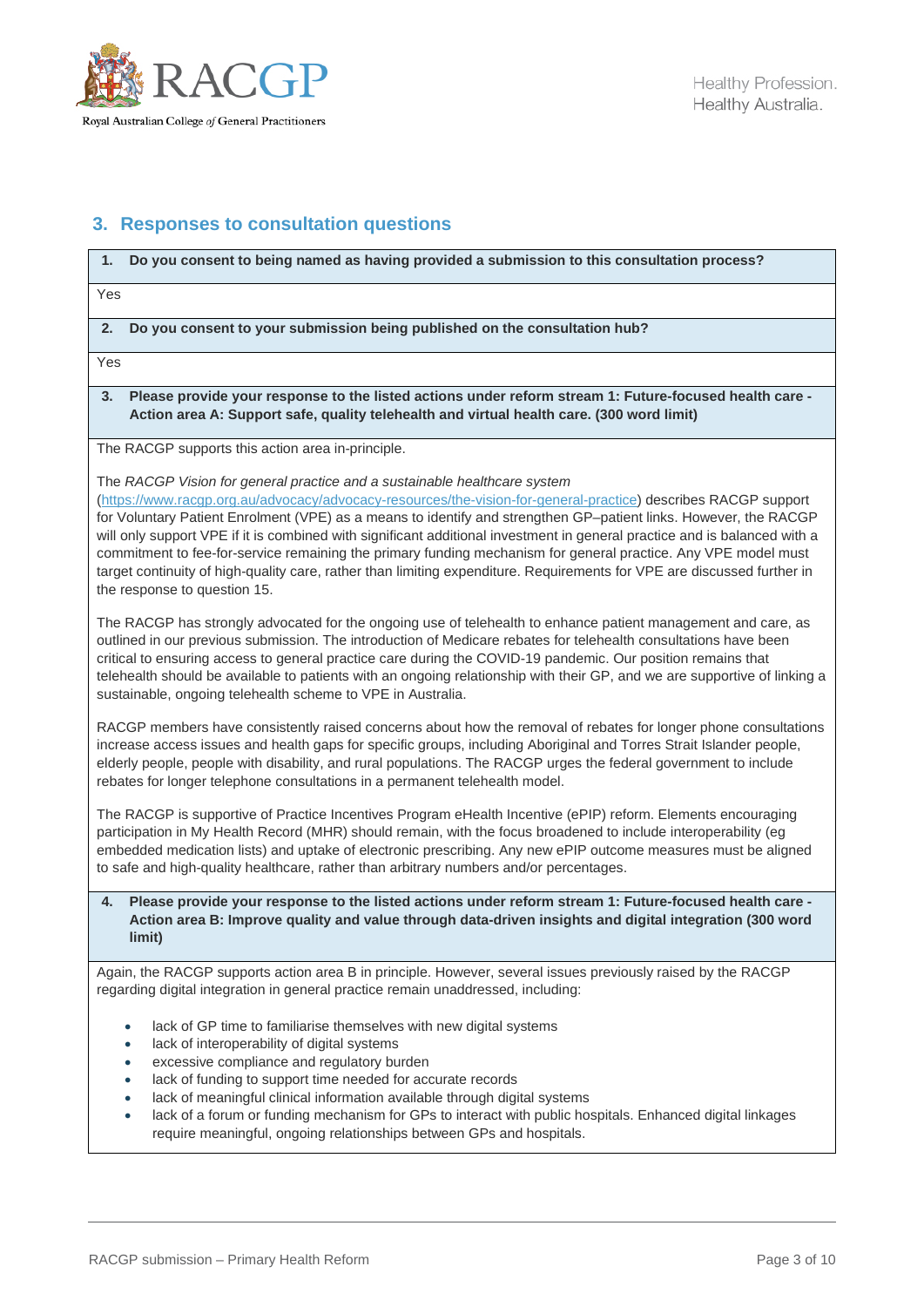

GPs must be supported to be involved in interpreting, understanding, and responding to data trends and patterns. The lack of a recurrent funding model for these types of activities is a serious omission. The RACGP would support a firm commitment to new funding for this type of activity, continued funding for the PIP Quality Improvement Incentive (PIP-QI) and investigating future focus areas for the PIP-QI with GPs individually – who must be engaged to achieve the desired goal.

The RACGP would welcome the opportunity to provide further insights about data limitations, improvements in data infrastructure, and linkages to broader health system data. Other key stakeholders, including universities, professional organisations and consumer organisations, should also be involved.

The RACGP believes that a clinically usable and integrated MHR system should be a short- or medium-term action, rather than 'future state'. Any measures to enhance MHR coding or usage need to be formally trialled, ideally through peer-reviewed research.

Unique challenges around digital health may be faced in rural and remote areas, where there may be limited access to infrastructure (i.e. a stable internet connection) and greater need for digital communication to support continuous care (e.g. due to long distances to health services). This may need to be addressed through broader efforts to improve infrastructure, as well as targeted support for general practices providing services in these areas.

#### **5. Please provide your response to the listed actions under reform stream 1: Future-focused health care - Action area C: Harness advances in health care technologies and precision medicine (300 word limit)**

The RACGP supports action area C in-principle.

The RACGP welcomes the specific action to engage peak organisations, professional colleges and bodies, and educational institutions in developing resources for service providers. While advances in genomics and precision medicine may have significant future value in mainstream medicine, currently their use remains relatively limited by a lack of robust general practice evidence. It is recommended the focus of the Plan be shifted more towards building the evidence base for these technologies in general practice, including through greater support for research in general practice.

While we acknowledge the potential future value of healthcare technologies and precision medicine, the RACGP also notes the capacity and workload of GPs remains a barrier to their adoption in general practice. This must be addressed through broader reform and greater investment in general practice to ensure GPs are able to spend time learning and adopting new technologies without compromising patient demand for care. GPs require additional support for their involvement in genomics and precision medicine.

A number of RACGP resources already exist in this area, for example the *RACGP Clinical Guideline on Genomics in General Practice* which is currently under review [\(https://www.racgp.org.au/clinical-resources/clinical-guidelines/key](https://www.racgp.org.au/clinical-resources/clinical-guidelines/key-racgp-guidelines/view-all-racgp-guidelines/genomics)[racgp-guidelines/view-all-racgp-guidelines/genomics\)](https://www.racgp.org.au/clinical-resources/clinical-guidelines/key-racgp-guidelines/view-all-racgp-guidelines/genomics).

#### **6. Please provide your response to the listed actions under reform stream 2: Person-centred primary health care, supported by funding reform – Action area A: Incentivise person-centred care through funding reform, using VPR as a platform (300 word limit)**

The RACGP supports this action area in-principle. It is positive to see the draft Plan incorporate additional funding for mental health and aged care, as was recommended in the RACGP submission to the Steering Group.

The RACGP has consistently raised the issue of funding structures and investment in general practice not adequately supporting comprehensive care, including chronic disease management and preventive care. The RACGP is cautiously supportive of the introduction of blended payment models on top of fee-for-service to address this issue. However, the RACGP does not support any attempts to redirect fee-for-service funding into block payments and rebadge this as 'new funding'. Nor does the RACGP support any funding model that is primarily based on block or capitation payments linked solely to quality and outcome measures. These models:

• do not align with the flexibility required in general practice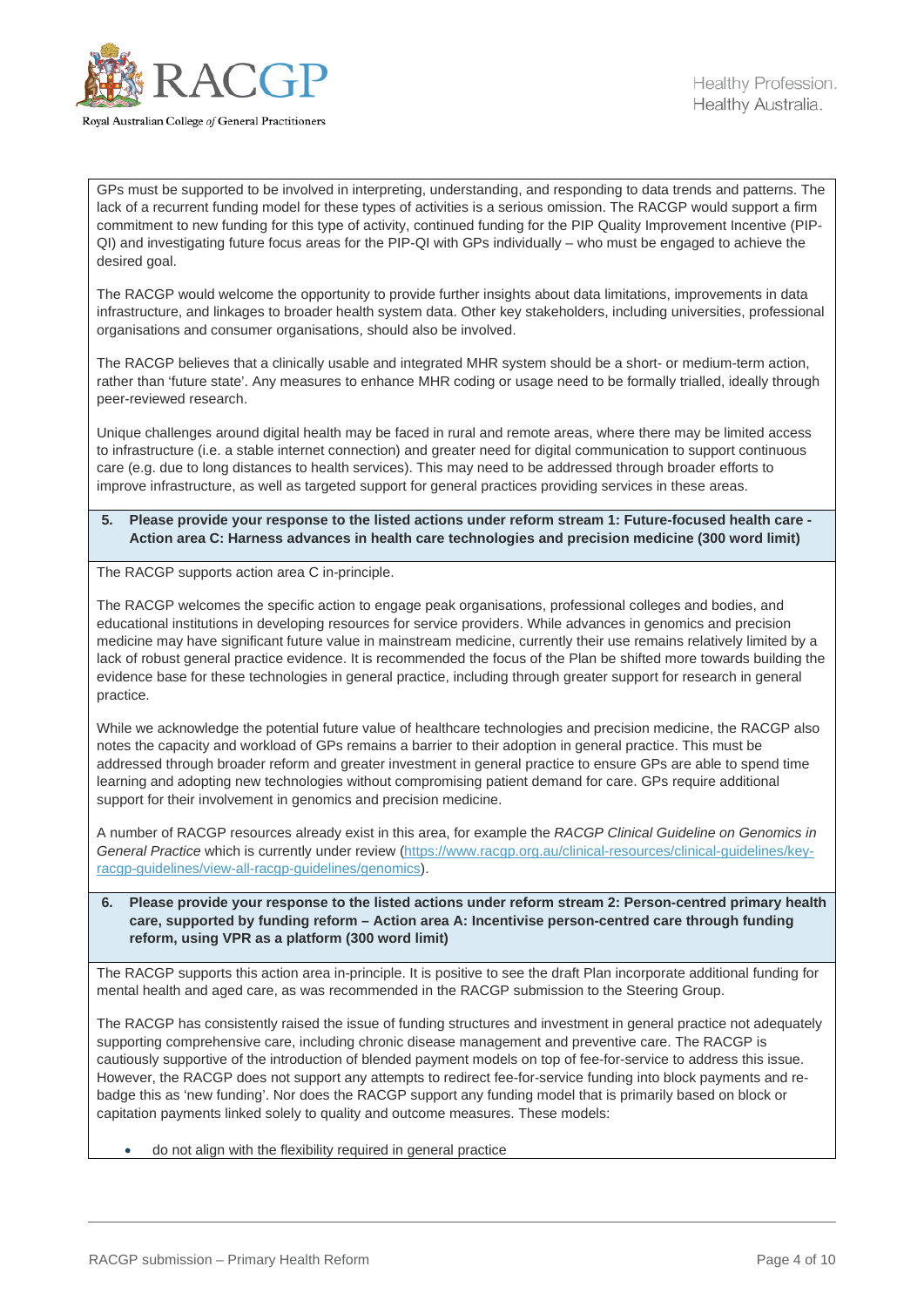

- are not likely to measure and improve health outcomes, instead they could potentially worsen health inequalities by providing less funding for practices in lower socioeconomic areas
- do not account for concerns around data quality and linkage.

A blended funding model with the following features is required to best support high-quality general practice care:

- fee-for-service continuing to provide the majority of general practice funding
- transparent reinvestment of any savings generated through VPE into general practice
- increased patient rebates for longer GP consultations (Level C and D), as well as the introduction of an appropriately funded Level E standard consultation (>60 minutes)
- deprivation payments based on patient demographics or practice location
- service coordination payments to support comprehensive care
- no requirement to bulk bill services.

Funding reform is discussed further in the response to Question 15.

The RACGP is supportive of measures to enable efficient and appropriate accreditation arrangements.

**7. Please provide your response to the listed actions under reform stream 2: Person-centred primary health care, supported by funding reform – Action area B: Boost multidisciplinary team-based care (300 word limit)**

The RACGP supports this action area in-principle.

The RACGP welcomes measures that enable an integrated, multidisciplinary team care environment. Team-based care is particularly important for groups that may have complex care needs, including those with chronic conditions and Aboriginal and Torres Strait Islander peoples.

Multidisciplinary teams must exist within or in close communication with local general practices. When situated at the centre of their patients' care, GPs provide continuity of care, reducing fragmentation and duplication of services. This can lower rates of hospitalisation and emergency department attendances, as well as lower mortality rates.<sup>[5](#page-9-4)</sup> Without strong links back to general practice, this action area could increase disjointed care and fragmentation in the health system.

As addressed in the previous RACGP submission, high-functioning multidisciplinary teams require appropriate funding and staffing. While the RACGP strongly supports increasing funding for the Workforce Incentive Program, we note the boost to this program should incorporate both the Doctor stream and Practices stream. The RACGP would further support investigating how flexible pooled funding for team care arrangements could fund clinician time with patients, as well as care coordination activities.

As outlined in the response to Question 6, the RACGP does not support funding models that are based on block or capitation payments linked solely to quality and outcome measures, for example team-based care indicators. Indicators of this type often do not necessarily reflect the delivery of high-quality care, do not align with the flexibility required in general practice, and can needlessly restrict funding for general practices that are delivering high-quality health services.

**8. Please provide your response to the listed actions under reform stream 2: Person-centred primary health care, supported by funding reform – Action area C: Close the Gap through a stronger community controlled sector (300 word limit)**

The RACGP supports action area C.

The RACGP welcomes the commitment to support Aboriginal Community Controlled Health Organisations (ACCHOs) and improve health outcomes for Aboriginal and Torres Strait Islander people. We strongly support the ACCHO model of comprehensive primary healthcare as well as efforts to develop and support the Aboriginal and Torres Strait Islander health workforce.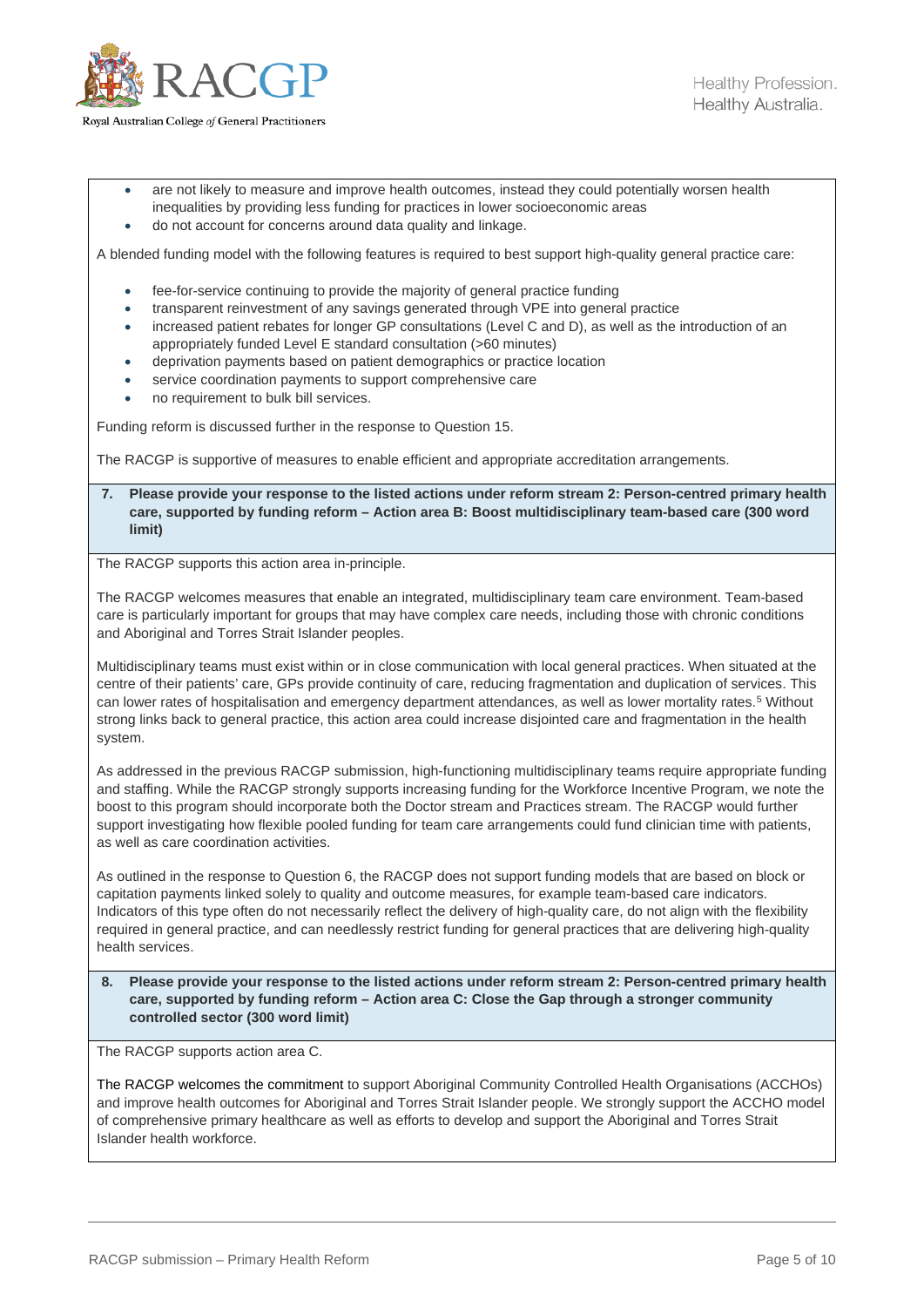

Increasing the number of health checks is reasonable if they are useful to Aboriginal and Torres Strait Islander people and result in appropriate follow-up care for issues identified. We look forward to continuing support from the Department for the partnership work between the RACGP and National Aboriginal Community Controlled Health Organisation (NACCHO) to implement this.

Regarding the action on educating primary care providers, the RACGP is unaware of what resource the Plan is referring to as the 'RACGP standards for general practice on cultural safety'. Resources of this type should be developed by Aboriginal and Torres Strait Islander organisations to ensure they are culturally safe. Furthermore, education on existing resources may not be sufficient to change health systems and must be accompanied by practical actions supporting change.

The RACGP notes this action area will need to be underpinned by substantial additional resources to effectively improve health outcomes for Aboriginal and Torres Strait Islander people and must have input from Aboriginal and Torres Strait Islander people and ACCHO representatives. There is a need for specific investment for the Indigenous Australians' Health Program and the National Aboriginal and Torres Strait Islander Health Plan.

There should also be specific consideration of Indigenous Data Sovereignty and best-practice data governance principles under this action area, as well as the Plan more broadly.

**9. Please provide your response to the listed actions under reform stream 2: Person-centred primary health care, supported by funding reform – Action area D: Improve access to primary health care in rural areas (300 word limit)**

The RACGP supports the intent of action area D. However, we do not support the implementation of the proposed model of Rural Area Community Controlled Health Organisations (RACCHOs), as these risk fragmenting and duplicating care. This model is likely to be administratively burdensome, more expensive to maintain than general practice and may also increase system complexity. The model does not address recruitment and retention issues and may further drive out interest and attractiveness of rural general practice. The model does not seem to add value to the existing situation while increasing cost and complexity. Rural Australians would be better served by strengthening rural general practice.

The RACGP welcomes the action to increase GP training places, particularly in rural areas. While the current GP workforce can meet demand – albeit with a need for redistribution – future workforce supply is in jeopardy. Key gaps in this action area include measures to increase the attractiveness of general practice as a career, given fewer medical students are choosing general practice as their specialty each year, and mechanisms to provide practical support for rural GPs such as greater incentives, rebates, and scholarships.

Adequate remuneration for general practice remains a critical issue. The decline in general practice funding via Medicare, through both the Medicare rebate freeze and the ongoing failure to appropriately index MBS patient rebates, has impacted the viability of rural general practices and the attractiveness of general practice more broadly. This must be addressed through increased investment in general practice.

The RACGP also supports the use of telehealth, electronic communications, and virtual models of care in rural and remote areas as part of an integrated health system. A permanent model of telehealth that incorporates longer phone consultations will help to support access in rural areas, particularly those with limited videoconferencing infrastructure and digital access issues.

**10. Please provide your response to the listed actions under reform stream 2: Person-centred primary health care, supported by funding reform – Action area E: Improve access to appropriate care for people at risk of poorer outcomes (300 word limit)**

The RACGP supports action area E in-principle.

People living in disadvantage should have to access to appropriate health services to reduce risk of poorer outcomes. GPs are often the first, and sometimes only, contact within the health system and must be supported to spend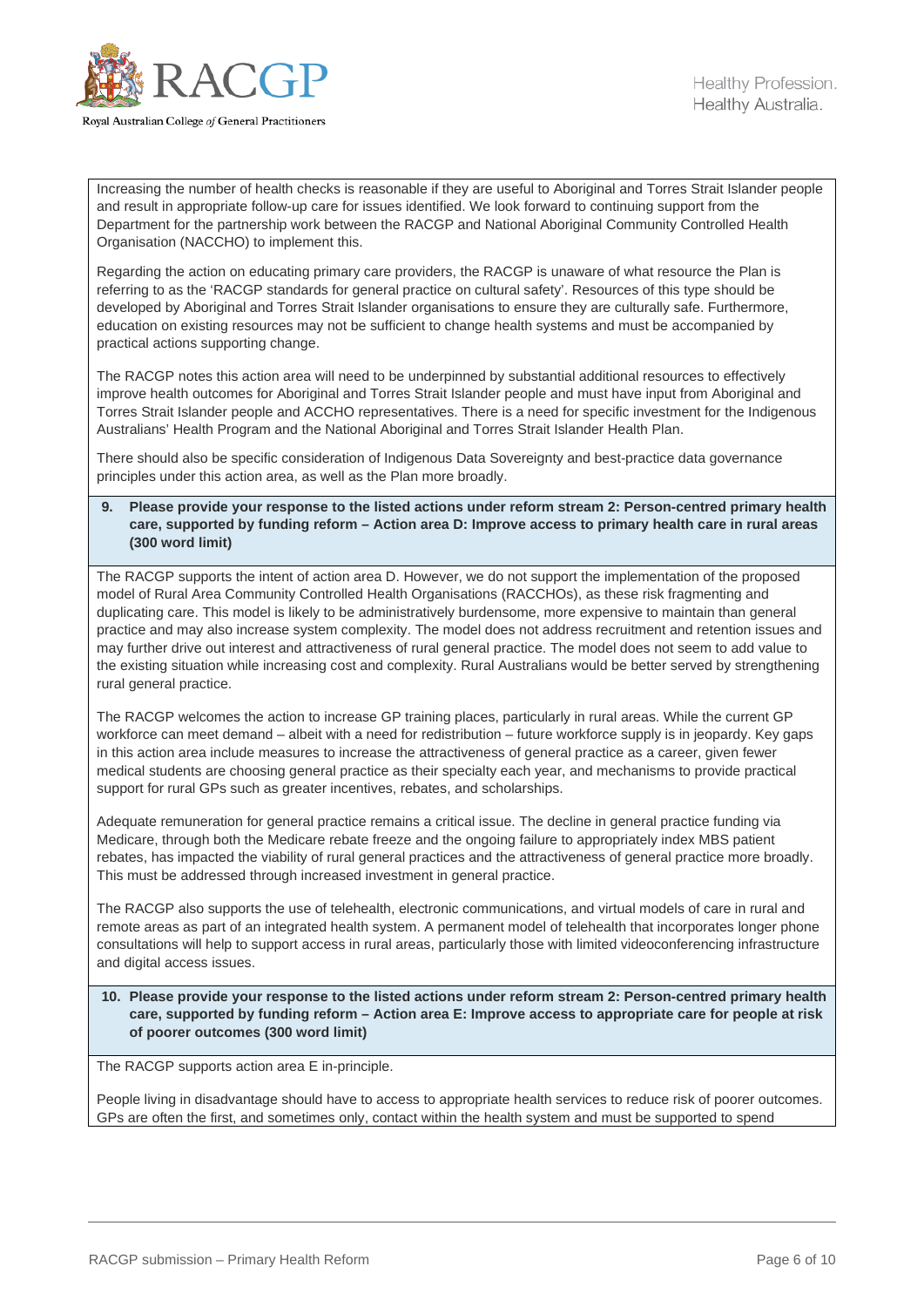

sufficient time with their patients to address preventive, complex care issues (e.g. chronic disease, co-occurring physical health issues for those with mental illness, Aboriginal and Torres Strait Islander peoples).

While shorter consultations provide support for everyday issues, evidence shows that longer consultations with a GP have significant advantages. These include increased patient education, identification and management of complex issues (including coordination of interpreter services), early intervention, immunisation adherence, counselling, patient satisfaction and participation, and better use of medications.<sup>[6](#page-9-5),[7](#page-9-6)</sup> Longer consultations are crucial to enhancing access to care and increasing the capacity of GPs to deliver high-quality preventive care for those at risk of poorer outcomes. Funding for longer consultations also supports GPs to spend time coordinating care across team members, disciplines and interfacing with hospitals.

The draft Plan must be amended to support GPs to spend more time with their patients. This funding could be through higher rebates for Level C and D standard consultations, as well as the introduction of an MBS item for Level E consultations (over 60 minutes).

Access to care through telehealth is also a key issue. Restricting longer telehealth consultations to video limits access for people lacking the infrastructure and digital skills for videoconferencing. The permanent telehealth model must incorporate rebates for longer telephone consultations.

#### **11. Please provide your response to the listed actions under reform stream 2: Person-centred primary health care, supported by funding reform – Action area F: Empower people to stay healthy and manage their own health care (300 word limit)**

The RACGP supports action area F and welcomes the reference to supporting the update and implementation of the *RACGP Guidelines for preventative activities in general practice*. This resource is currently under review by the RACGP, and we would welcome support for this resource moving forward.

It is important funding systems incentivise high-quality, continuous care that improves patient outcomes, and reduces hospitalisations and emergency department attendances.<sup>[8](#page-9-7)</sup> The RACGP supports investment in general practice to enhance care for the 2,000 days after birth and for people with complex chronic conditions. However, the RACGP urges caution in linking any payments to quality and outcomes measures. These models:

- do not align with the flexibility required in general practice
- are not likely to measure and improve health outcomes but could potentially worsen health inequalities by providing less funding for practices in lower socioeconomic areas
- do not account for ongoing concerns around data quality and linkage.

The RACGP appreciates the importance of supporting individual health literacy and agency. Evidence shows that longer consultations with a GP have significant advantages, including for enabling individual health literacy.<sup>[9](#page-9-8),[10](#page-9-9)</sup> As such, the Plan must be amended to support GPs to spend more time with their patients. Funding through higher rebates for Level C and D standard consultations, as well as the introduction of an MBS item for Level E consultations (over 60 minutes) is urgently required.

#### **12. Please provide your response to the listed actions under reform stream 3: Integrated care, locally delivered – Action area A: Joint planning and collaborative commissioning (300 word limit)**

The RACGP supports this action area in-principle. However, if not well-implemented jurisdiction-based planning will increase health system complexity and entrench disadvantage that is now evident for some patients facing a 'postcode lottery' when accessing services.

International experience supports better integrated and supported primary care to improve health outcomes and reduce pressure on hospitals.<sup>[11](#page-9-10)</sup> The RACGP strongly supports measures to establish an integrated health system that promotes GP-led multidisciplinary care and seamless patient navigation.

While there have been some reported improvements throughout COVID-19, general practice engagement with Primary Health Networks (PHNs), local hospitals and other planning bodies is extremely varied. This is partially due to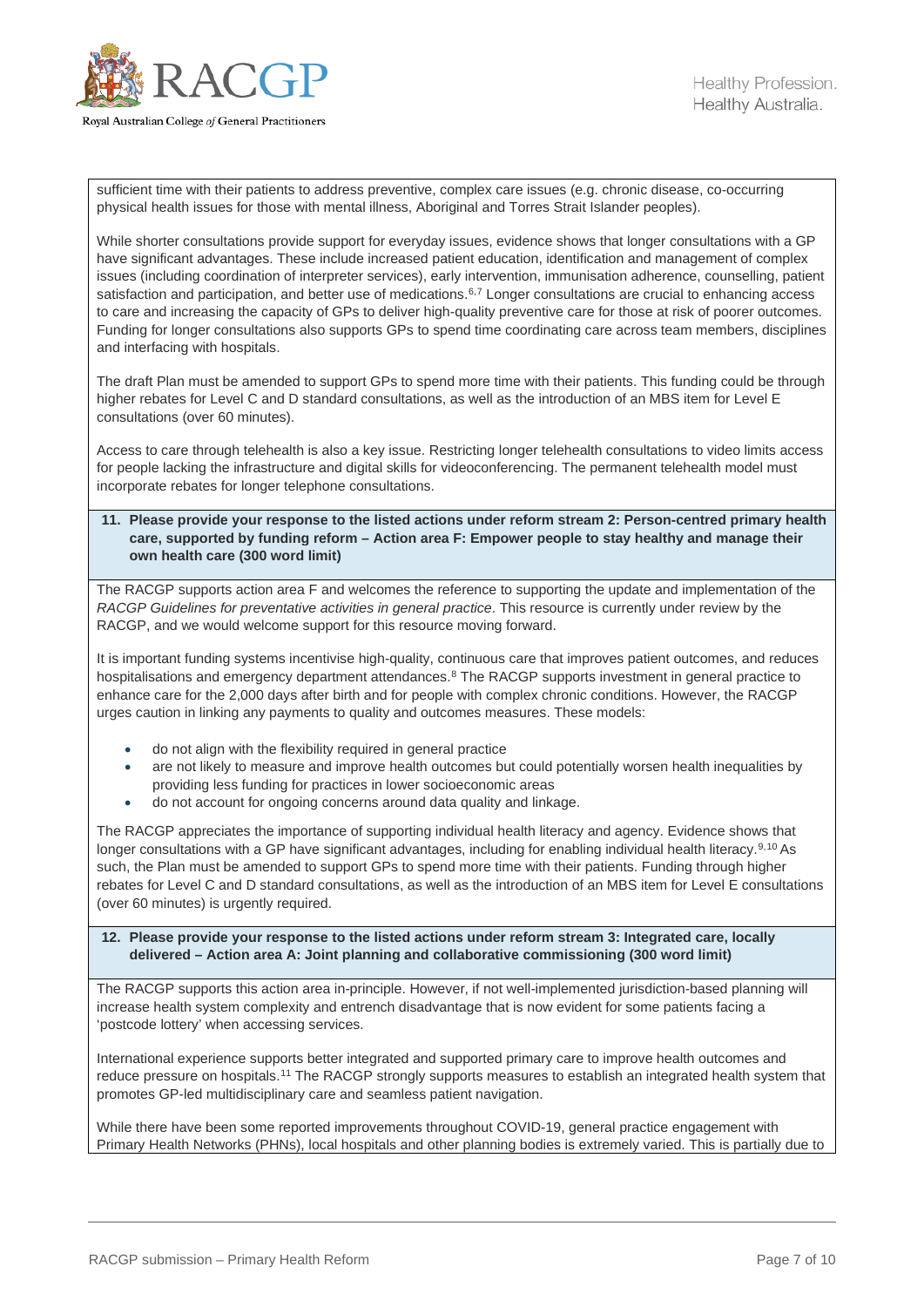

the lack of a funding mechanism for GP engagement with these bodies. Local health districts and hospital services need to have clear linkages and accountability to general practice if an integrated health system is to be achieved.

State health departments need to require engagement between public hospitals and general practice, with clear indicators for integrated care. The RACGP supports a new funding mechanism which promotes innovative models of GPs and hospitals working together to reduce emergency presentations and preventable hospital readmissions.

The Plan should designate GPs as key stakeholders in joint planning and commissioning and endorse mechanisms to involve local general practices in service design and delivery. The Plan should encourage state health departments to:

- consult their RACGP State Faculty on the planning, design and evaluation of trials/initiatives involving general practice
- include and fund GPs representation on any relevant steering committees
- include dedicated funding for innovative models that improve integration between GPs and public hospitals
- distribute final reports on any projects involving general practice.

The Plan should also specify that any care model evaluations or trials are made publicly available.

#### **13. Please provide your response to the listed actions under reform stream 3: Integrated care, locally delivered – Action area B: Research and evaluation to scale up what works (300 word limit)**

The RACGP supports this action area in-principle. The RACGP supports the development of an institute for primary healthcare translational research, noting this should be progressed with input from relevant medical colleges, universities and the Australasian Association for Academic Primary Care.

Key gaps in this action area are increasing academic workforce capacity and support for nation-wide practice-based research networks (PBRNs). Producing evidence to underpin clinical practice in primary care requires a thorough understanding of the general practice context. The active participation of GPs and their practice teams is therefore essential for successful research and research translation in the primary care setting. Research funds need to flow to general practice to train future generations of researchers with the experience and understanding to design and interpret applied research in primary care.

Workforce strategies in the Plan need to include measures to support and grow the GP research and academic workforce. This is important not only for undertaking research and contributing to the evidence base, but also for developing, supporting and providing role models for the pipeline of medical students into general practice. As part of supporting the role of GPs in research and academia, mechanisms must also be put in place to embed general practitioner researchers in grant review panels and better support the key role of PBRNs in developing research capacity.

The RACGP notes that the percentage of National Health and Medical Research Council and Medical Research Future Fund funding dedicated to general practice remains unacceptably low and inadequate to support general practice research capacity. The Plan should incorporate a significant increase to identify and answer the important research questions in general practice, with additional targeted funding to build the research workforce (for example, dedicated academic chair positions in general practice).

#### **14. Please provide your response to the listed actions under reform stream 3: Integrated care, locally delivered – Action area C: Cross-sectoral leadership (300 word limit)**

The RACGP supports the intent of action area C, including measures to build understanding and support for the reform agenda. However, the RACGP would recommend the action area be simplified according to the actions included in the original Steering Group Discussion Paper. This should include a focus on the following:

- supporting GP leadership
- governance arrangements that empower clinicians and consumers, carers and families to work together
- reforming the system to better align business profitability and sustainability with high-quality patient outcomes.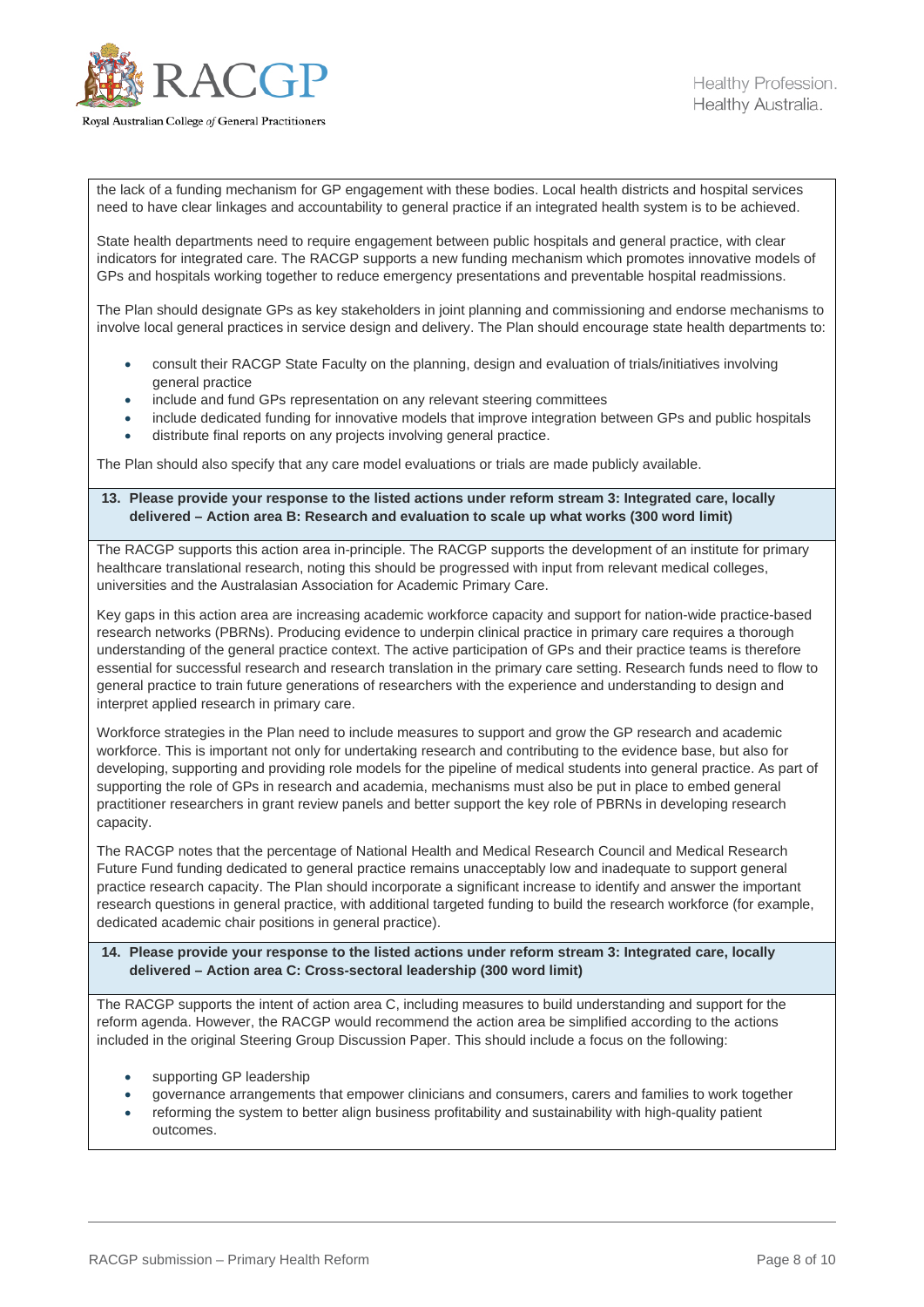

As highlighted in our earlier submission to the Steering Group, the RACGP recommends an action be added around supporting GPs to be leaders. The upskilling of GPs and development of health leadership roles is essential to ensure general practice is built into the design and management of health system reform, as well as providing supplementary career pathways for GPs. The time and contribution of GP leaders should be appropriately valued.

The RACGP supports creating a more streamlined approach to general practice accreditation. The RACGP sees synergies between gaining accreditation against the *Standards for general practices* and the *Standards for general practice training*. Where profession-led and specific standards for accreditation are available, the Plan needs to work with experts to design processes that adapt to advances in models of care. The RACGP has recently commenced a review into the *Definition of a general practice for the purpose of accreditation* (against the *Standards for general practices*) which seeks to incorporate the innovative models of care being provided by GPs in the Australian community.

#### **15. Please provide any additional comments you have on the draft plan (1000 word limit)**

General practice is the backbone of the primary care system, with almost nine in 10 Australians visiting their GP each year.<sup>[12](#page-9-11)</sup> Evidence both nationally and internationally shows that a well-supported general practice sector will result in efficiencies for primary and secondary care, and the broader healthcare system.<sup>[13](#page-9-12)</sup> Failure to invest adequately in general practice will result in continued increases in overall healthcare costs.

The health system is currently under stress, dealing with the added demands of the COVID-19 pandemic and vaccination rollout and reduced ability to recruit doctors internationally. In addition to placing practices under strain, there are several broader health system implications. Lack of resourcing in general practice results in increased pressures on hospital emergency departments, with many regions reaching crisis point in recent months.

While the Primary Health Care 10-Year Plan presents a significant opportunity for reform, it must be targeted towards supporting general practices to deliver high-quality, comprehensive care. The RACGP has provided further comments on two key elements of this reform, voluntary patient enrolment (VPE) and funding models, below.

#### *Voluntary Patient Enrolment*

Strengthening links between patients and GPs via VPE could produce meaningful benefits for patients, health system funders and providers of comprehensive holistic general practice care.<sup>[14](#page-9-13)</sup> However, it is critical VPE is appropriately adapted to the Australian health system and model of general practice. For the RACGP to support VPE, it must incorporate:

- a firm commitment to enrolment remaining voluntary for both general practices and patients
- continued access for patients to seek care for standard consultations from other general practices if desired • funding for general practice implementation until the process is normalised, including software, technology
- and practice resources to enrol patients and support their care via an integrated health system • additional and significant investment in both practices (including practice teams) and GPs individually to provide high-quality, comprehensive and coordinated care for enrolled patients
- retention of fee-for-service as the core of general practice funding
- transparent oversight of any additional investment or reinvestment of any savings generated by VPE into general practice
- an electronic registration system that seamlessly integrates with current processes and practice software
- governance of any model to reflect the critical role of GPs in primary care
- a commitment to adapting the model based on GP feedback
- a process to review and evaluate the impact of the model on patient care and practice viability.

Access to telehealth and certain MBS items for enrolled patients requires a transition period of two years where GPs not participating in VPE are still able to bill these MBS items. Further, enrolment eligibility should require two face-toface services in the last 24 months and one face-to-face service in the previous 12 months for patients of ACCHOs and MMM6/MMM7 practices. Thereafter, one face-to-face service every 24 months should be required to maintain enrolment.